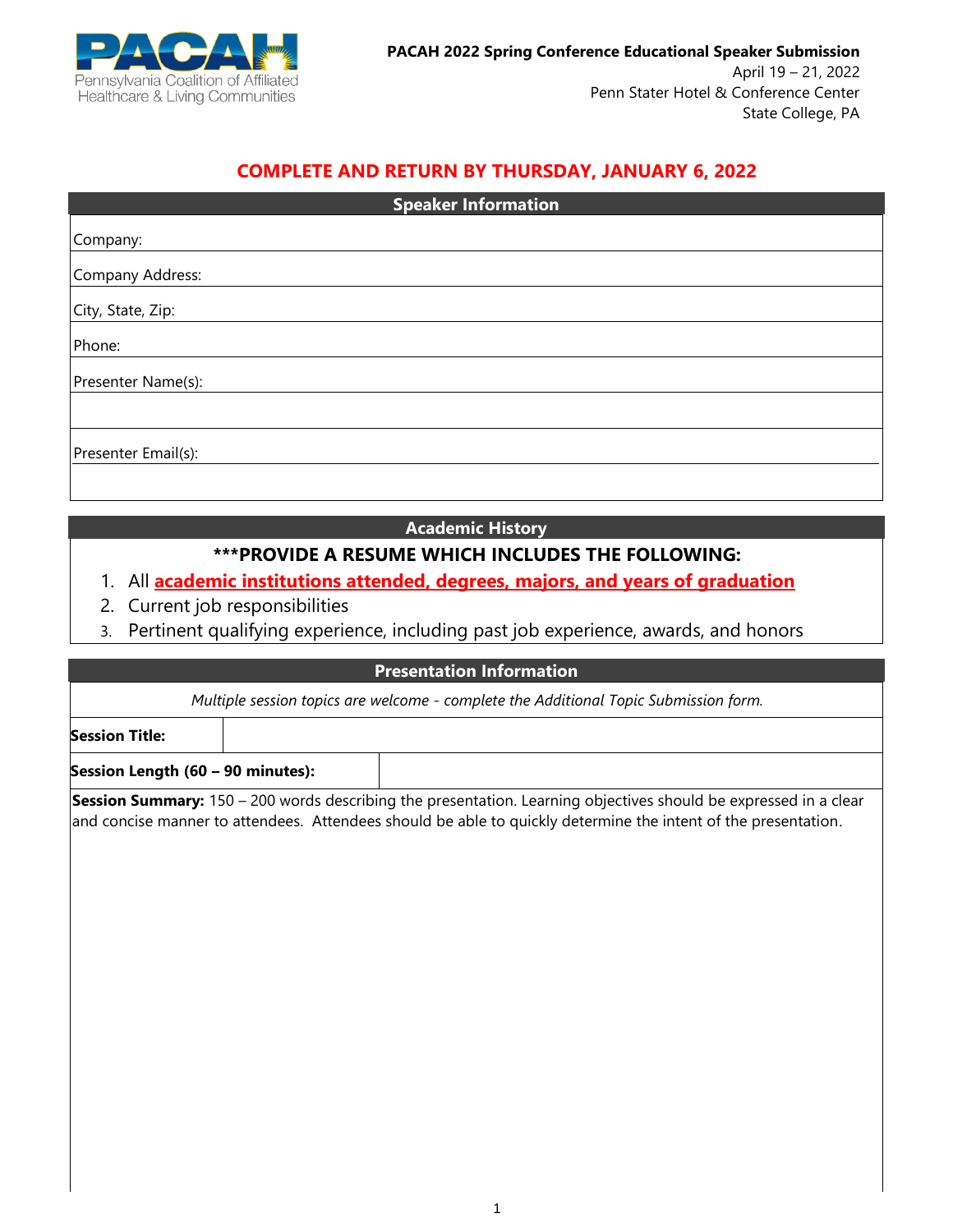| <b>Speaker Qualifications</b> |  |  |  |
|-------------------------------|--|--|--|

#### Have you presented in the past?  $\Box$  Date of most recent presentation:

Event Type/Topic:

# **COMPLETE AND RETURN BY THURSDAY, JANUARY 6, 2022**

# **Additional Guidelines and Information**

- All proposed presentations should accurately represent the speaker and their affiliated company
- Proposed presentations should provide interesting and useful information geared towards members of the skilled nursing facility and long-term care continuum
- Proposed presentations should deliver information that can be used by attendees in their place of work on a daily basis and provide attendees with the tools to improve work performance.
- Proposed presentations that address critical issues and/or emerging trends are encouraged.
- Multiple session topics are welcome and can be submitted by completed the included session topic supplement
- PACAH reserves the right to revise any session summary (without affecting overall session intent and description) in order to comply with brand standards and program content.

### **Submit completed forms to PACAH, attention:**

Kim Deline, Meeting and Marketing Manager [kdeline@pacounties.org](mailto:kdeline@pacounties.org)